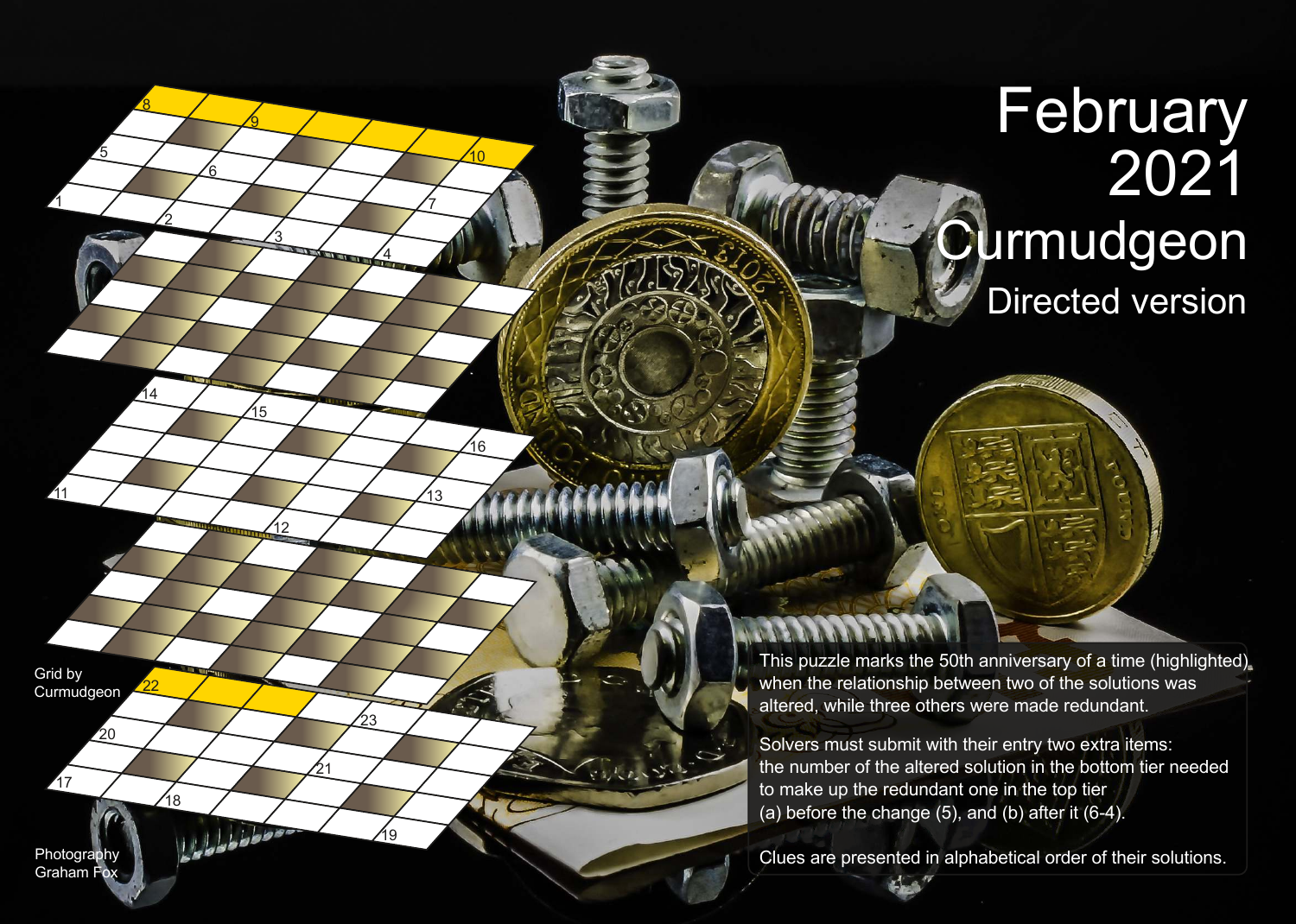| <b>MON</b>                                                                    | <b>TUES</b>                                                    | <b>WED</b>                                                                           | <b>THURS</b>                                                      | <b>FRI</b>                                                                  | <b>SAT</b>                                                                     | <b>SUN</b>                                                                       |
|-------------------------------------------------------------------------------|----------------------------------------------------------------|--------------------------------------------------------------------------------------|-------------------------------------------------------------------|-----------------------------------------------------------------------------|--------------------------------------------------------------------------------|----------------------------------------------------------------------------------|
| 1 <sub>17aw</sub>                                                             | 2 <sub>11ac</sub>                                              | 3 <sub>17ac</sub>                                                                    | $4_{11aw}$                                                        | 5 <sub>9d</sub>                                                             | $6$ 9to                                                                        | $7$ 22ac                                                                         |
| Undressed<br>nymphomaniac<br>tediously performed (5)                          | Checks a queen takes<br>a break $(7)$                          | Tree initially haplessly<br>enkindled, alas,<br>producing pile of<br>cinders $(3-4)$ | Mostly evaluate<br>donkeys (5)                                    | Pursuit long ago of<br>Chinese climbing<br>plant $(5)$                      | Rook, perhaps, with<br>new 5 28 coin (5)                                       | DIY team working<br>between dawn and<br>dusk(7)                                  |
| 8 <sub>8ac</sub>                                                              | $9_{8d}$                                                       | 10 <sub>7d</sub>                                                                     | $11$ <sub>13ba</sub>                                              | 12 <sub>18aw</sub>                                                          | 13 <sub>15to</sub>                                                             | $14_{\text{3aw}}$                                                                |
| Doctor claimed there's a   medication (which goes<br>point in this system (7) | Oddly drowsy chief<br>journalist's given some<br>down OK?) (5) | Small and delicate line<br>devised circling figure's<br>top(5)                       | Florida, Oregon and<br>Indiana originally<br>stamped currency (7) | Hospital and dispensary<br>finally conveniently<br>close $(5)$              | Frostier, more<br>potentially hazardous<br>but not dangerous at<br>first $(5)$ | With no trace of sugar,<br>muesli comes to lowest<br>part of small intestine (5) |
| 15 <sub>23to</sub>                                                            | $16$ 23up                                                      | $17_{3d}$                                                                            | 18 <sub>10d</sub>                                                 | 19 <sub>16to</sub>                                                          | 20 <sub>2d</sub>                                                               | $21_{6d}$                                                                        |
| Combined with this, a hole<br>is kind golfers like (2,3)                      | Mali's troubled religion (5)                                   | Give out paper hanky<br>with temperature<br>tumbling (5)                             | Rapid thrust forward in<br>training ground for<br>horses $(5)$    | Foul pongs to smell,<br>with sulphur on the go<br>from start to finish (5)  | Former PM is regularly<br>indoors with leaders of<br>the House (5)             | Pungent aromatic plant,<br>type of rocket (5)                                    |
| $22$ 21up                                                                     | 23 <sub>1ac</sub>                                              | 24 <sub>19aw</sub>                                                                   | $25_{1d}$                                                         | $26$ 19up                                                                   | 27 <sub>1aw</sub>                                                              | $28$ 14ac, 16d-2                                                                 |
| Fresh, bracing air round<br>region (5)                                        | Bloomers see new 24<br>thrown in sea with 28s (7)              | Enclose church bread (5)                                                             | Participate in sport on a<br>flat, desert basin (5)               | Puts forward small<br>bunches of flowers,<br>taking out first of irises (5) | Beat capital (5)                                                               | What made a dozen old<br>coppers squeal about<br>$F1$ champ $(8)$                |
| $\Z \mathbb{9}$ 4aw                                                           | $30$ 12aw                                                      | $31$ 20ac                                                                            | $32$ 5d                                                           | $33$ 5ac                                                                    | Day 24<br>19aw (5)                                                             |                                                                                  |
| Set down in order letters<br>of magic formula (5)                             | Bobbin of twisted coils (5)                                    | Prickly thing involving<br>fashionable small-time<br>gambler (7)                     | Topple leading group (5)                                          | Ancient city poem: The<br>French Amphibian (7)                              | I REPENT                                                                       |                                                                                  |
|                                                                               |                                                                |                                                                                      |                                                                   |                                                                             | Drawing by Frank Paul                                                          | Feb 2021                                                                         |